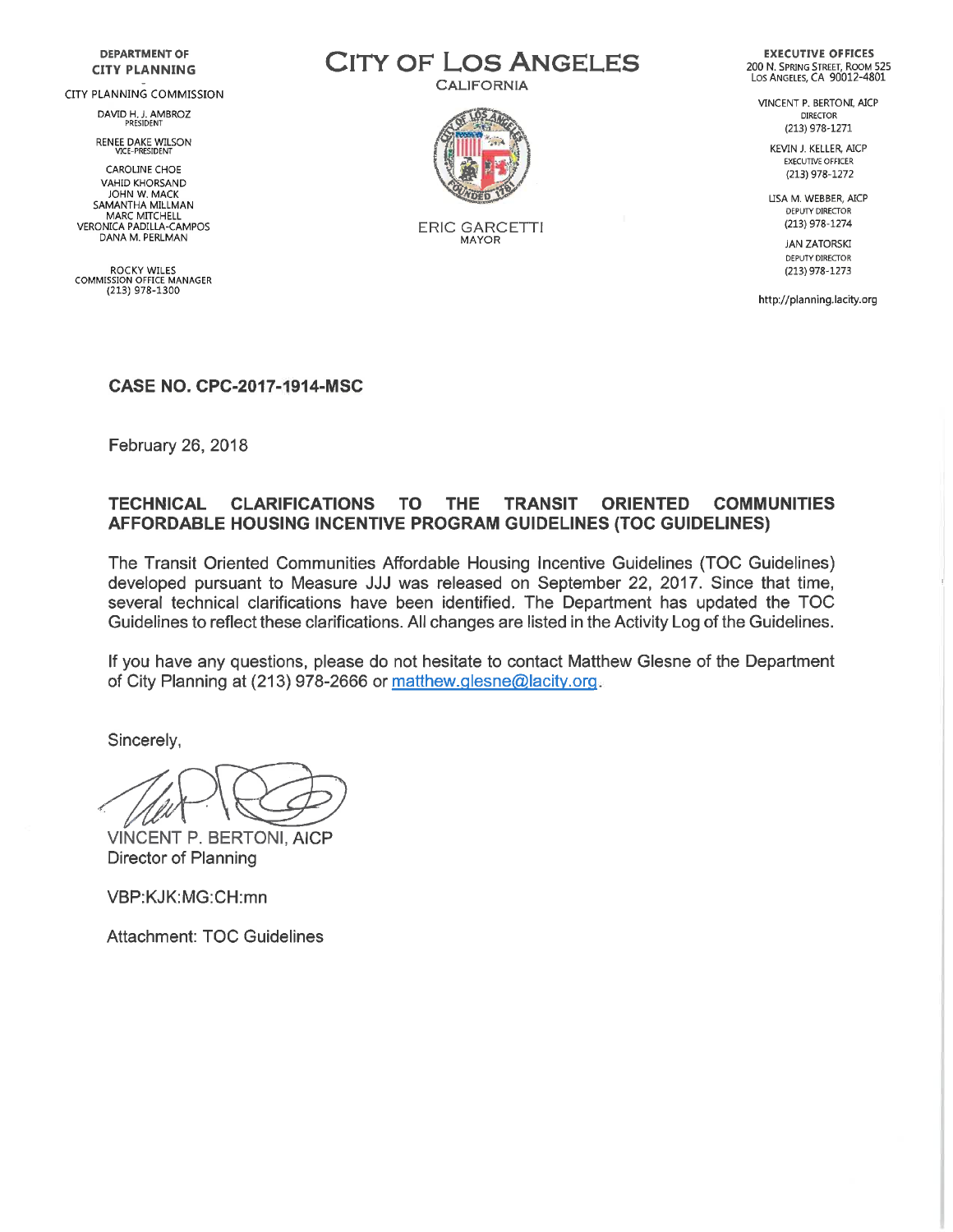# Transit Oriented Communities Affordable Housing Incentive Program Guidelines (TOC Guidelines)

Implementing Section 6 of Measure JJJ, approved by the voters in November 2016, and added to Los Angeles Municipal Code 12.22 A.31

> Effective September 22, 2017 Revised February 26, 2018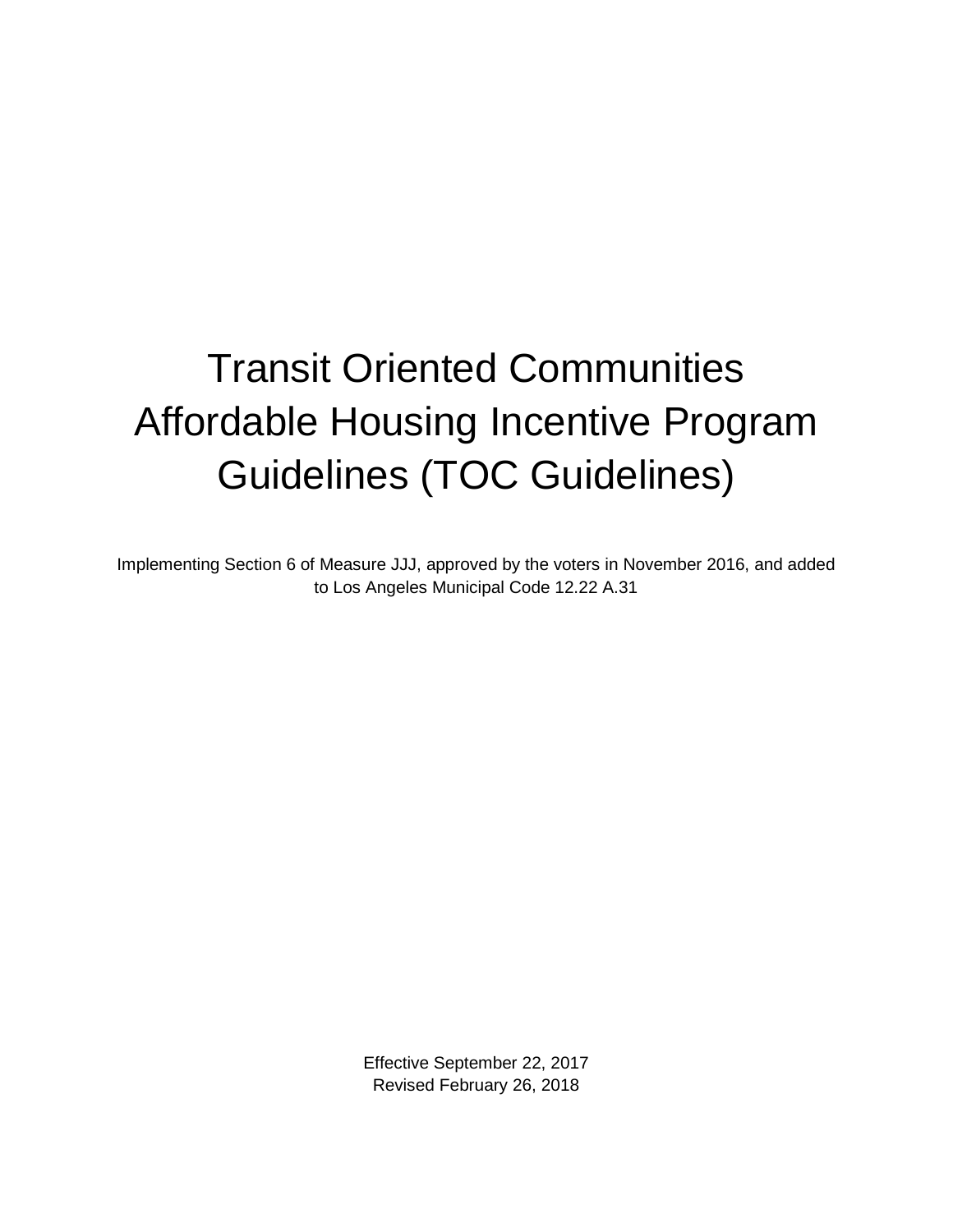# Transit Oriented Communities Affordable Housing Incentive Program Guidelines (TOC Guidelines)

### \_\_\_\_\_\_\_\_\_\_\_\_\_\_\_\_\_\_\_\_\_\_\_\_\_\_\_\_\_\_\_\_\_\_\_\_\_\_\_\_\_\_\_\_\_\_\_\_\_\_\_\_\_\_\_\_\_\_\_\_\_\_\_\_\_\_\_\_\_\_\_\_\_\_\_\_ ACTIVITY LOG

## **1. February 16, 2018 Technical Clarifications (No Change to Policies)**

| Section No.                   | Change                                                            |
|-------------------------------|-------------------------------------------------------------------|
| III.3 Chart 1                 | Clarified applicability of Rapid Bus intersections to Tier 4      |
| $IV.1(a-d)$                   | Added the word "or" between affordability percentages for clarity |
| $\binom{1}{1}$ $\binom{1}{2}$ | Clarifical elleviable fleer eree retie incontiun                  |

VI.1(b) Clarified allowable floor area ratio incentive VII.1(a)(ii)1 and 2 Clarified applicability of yard incentive VII.1(g)(4) Revised formatting to clarify height exception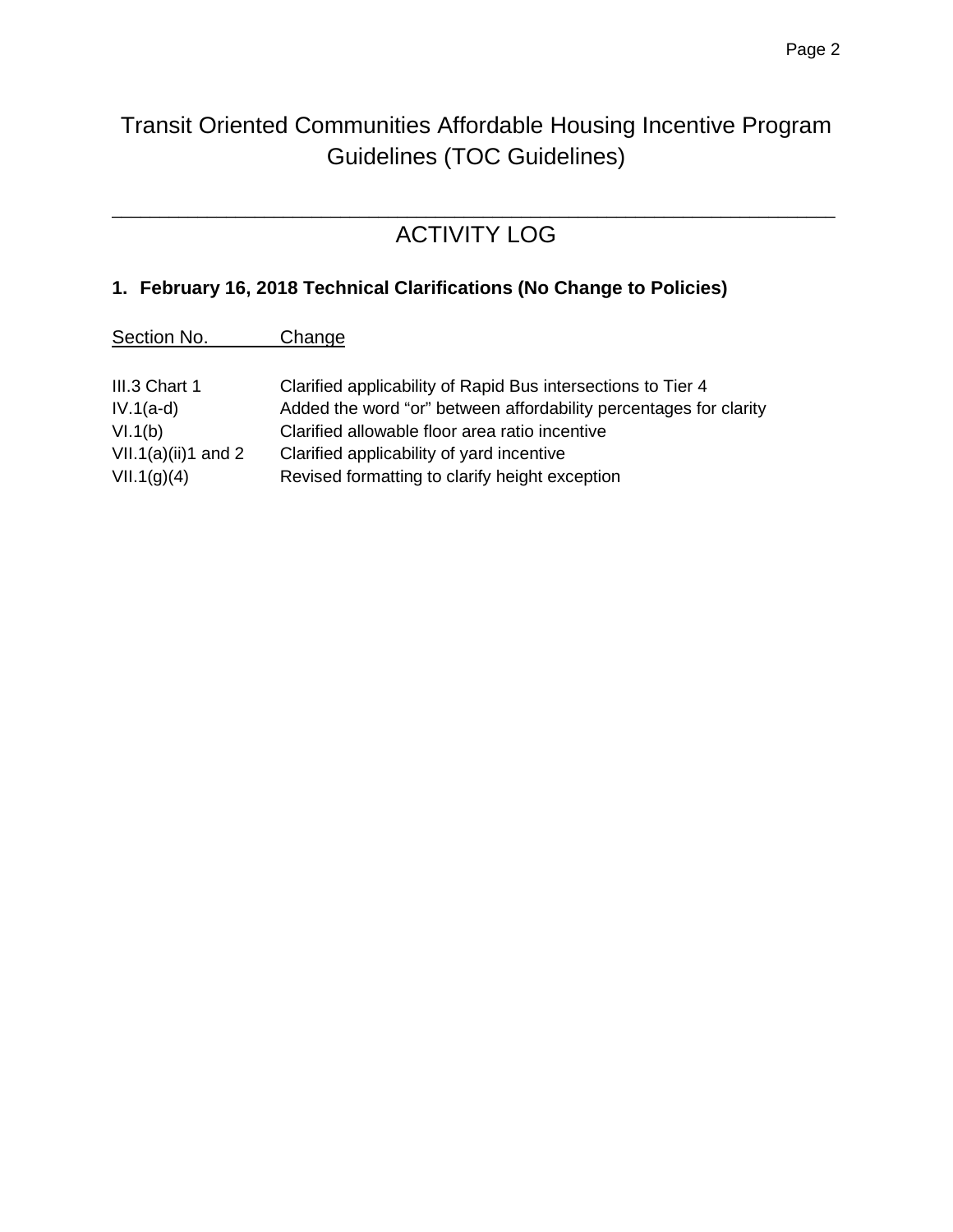Transit Oriented Communities Affordable Housing Incentive Program Guidelines (TOC Guidelines)

#### **I. SCOPE AND PURPOSE**.

Pursuant to the voter-approved Measure JJJ, Los Angeles Municipal Code (LAMC) 12.22 A.31 was added to create the Transit Oriented Communities (TOC) Affordable Housing Incentive Program (TOC Program). The Measure requires the Department of City Planning to create TOC Affordable Housing Incentive Program Guidelines (TOC Guidelines) for all Housing Developments located within a one-half mile radius of a Major Transit Stop.

These Guidelines provide the eligibility standards, incentives, and other necessary components of the TOC Program consistent with LAMC 12.22 A.31. In cases where Base or Additional Incentives are permitted, they shall be based off the otherwise allowable development standards for the property found in a zoning ordinance, Specific Plan, Community Plan Implementation Overlay (CPIO), overlay district, or other local condition, law, policy, resolution, or regulation (unless the TOC incentives have been amended per Section III.3). The Guidelines may be modified by the Director with recommendation by the City Planning Commission.

#### **II. DEFINITIONS**

- 1. **Eligible Housing Development** is a Housing Development that includes On-Site Restricted Affordable Units at a rate that meets or exceeds the minimum requirements to satisfy the TOC Incentives and as set forth in Section IV of the Guidelines.
- 2. **Extremely Low-Income Households** is defined in Section 50106 of the California Health and Safety Code.
- 3. **Housing Development** is defined as the construction of five or more new residential dwelling units, the addition of five or more residential dwelling units to an existing building or buildings, the remodeling of a building or buildings containing five or more residential dwelling units, including a mixed use development containing residential dwelling units.
- 4. **Lower Income Households** is defined in Section 50079.5 of the California Health and Safety Code.
- 5. **On-Site Restricted Affordable Unit** shall mean a residential unit for which rental or mortgage amounts are restricted so as to be affordable to and occupied by Extremely Low, Very Low or Lower income households, as determined by the Housing and Community Investment Department.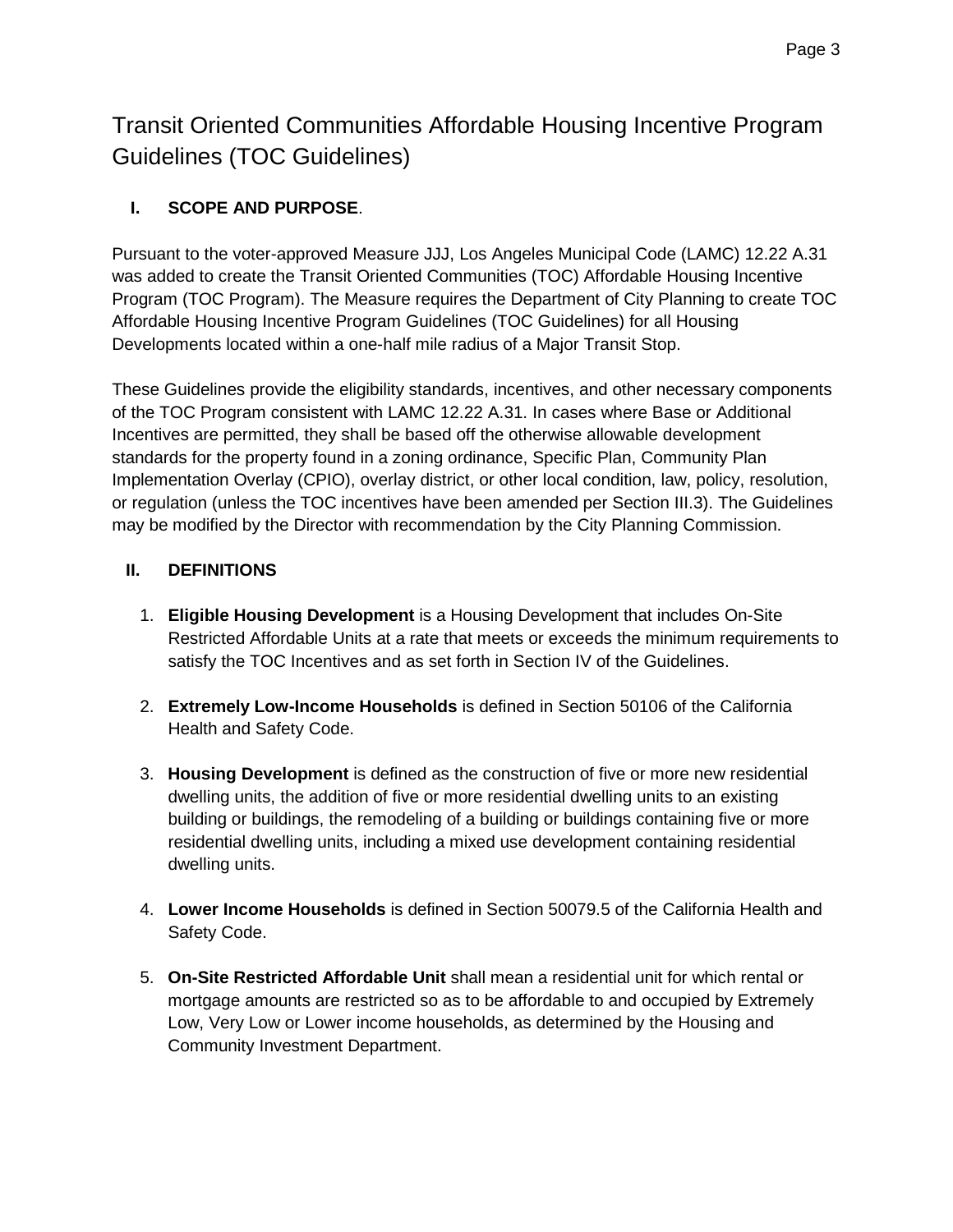- 6. **Major Transit Stop** is a site containing a rail station or the intersection of two or more bus routes with a service interval of 15 minutes or less during the morning and afternoon peak commute periods. The stations or bus routes may be existing, under construction or included in the most recent Southern California Association of Governments (SCAG) Regional Transportation Plan (RTP).
- 7. **Very Low-Income Households** is defined in Section 50105 of the California Health and Safety Code.

#### **III. TOC AFFORDABLE HOUSING INCENTIVE AREA**

- 1. Each one-half mile radius (2,640 feet) around a Major Transit Stop, as defined in subdivision (b) of Section 21155 of the California Public Resources Code, and provided in Section II of these Guidelines, shall constitute a unique TOC Affordable Housing Incentive Area.
- 2. Each lot in a TOC Affordable Housing Incentive Area shall be determined to be in a specific Tier (1-4) based on the shortest distance between any point on the lot and a qualified Major Transit Stop, as shown in Chart 1 and Map 1 below. The applicant shall be responsible for providing documentation showing that the location qualifies as a Major Transit Stop and for providing a radius map showing the distance to the Major Transit Stop. Establishment of the appropriate Tier shall take place at the time an application is accepted and the Tier is verified by the City.
- 3. The TOC Incentives and the required percentages for On-Site Restricted Affordable Units may be adjusted for an individual TOC Affordable Housing Incentive Area through a Community Plan update, Transit Neighborhood Plan, or Specific Plan, provided that the required percentages to receive a development bonus for On-Site Restricted Affordable Units may not be reduced below the percentages set forth in LAMC Section 12.22 A.31(b)(1).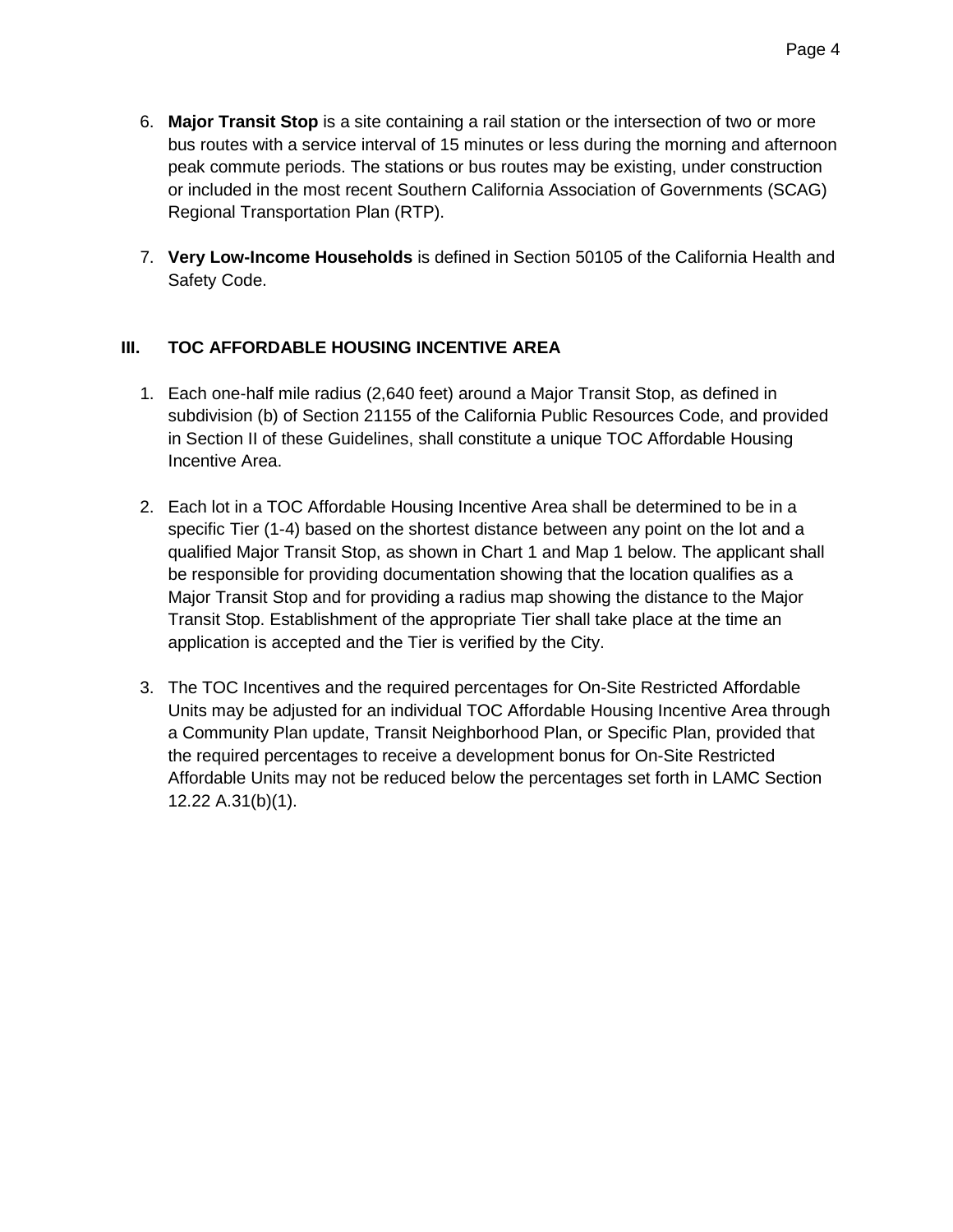| <b>Type of Major</b><br><b>Transit Stop</b>                                                                                      | Tier 1<br>(Low)                       | Tier <sub>2</sub><br>(Medium) | Tier <sub>3</sub><br>(High) | Tier <sub>4</sub><br>(Regional)                                               |  |  |  |
|----------------------------------------------------------------------------------------------------------------------------------|---------------------------------------|-------------------------------|-----------------------------|-------------------------------------------------------------------------------|--|--|--|
|                                                                                                                                  | <b>Distance to Major Transit Stop</b> |                               |                             |                                                                               |  |  |  |
| <b>Two Regular Buses</b><br>(intersection of 2 non<br>Rapid Bus* lines,<br>each w/ at least 15<br>min. average peak<br>headways) | 750 - 2640 ft.                        | $< 750$ ft.                   |                             |                                                                               |  |  |  |
| <b>Regular plus Rapid</b><br>Bus*<br>(intersection of a<br>Regular Bus and<br>Rapid Bus line)                                    | $1500 - 2640$ ft.                     | $750 -$<br>$<$ 1500 ft.       | $< 750$ ft.                 |                                                                               |  |  |  |
| <b>Two Rapid Buses*</b><br>(intersection of two<br>Rapid Bus lines)                                                              |                                       | 1500-2640<br>ft.              | $< 1500$ ft.                |                                                                               |  |  |  |
| <b>Metrolink Rail</b><br><b>Stations</b>                                                                                         | 1500 - 2640 ft.                       | $750 -$<br>$<$ 1500 ft.       | $<$ 750 ft.                 |                                                                               |  |  |  |
| <b>Metro Rail Stations</b>                                                                                                       |                                       |                               | ≤ 2640 ft.                  | $<$ 750 ft. from<br>intersection with<br>another rail line or<br>a Rapid Bus* |  |  |  |

**Chart 1. TOC Affordable Housing Incentive Area Tiers**

Notes:

To be an eligible TOC Housing Development, the project must be meet the Eligibility criteria in Section IV, including being located within one-half mile of a Major Transit Stop. In the case of bus stops, this always requires an intersection of two bus routes. An intersection of two bus lines is defined as the midpoint of the street intersection where two or more eligible bus routes meet or cross, and passengers have the direct ability to transfer on foot. This does not include bus routes that travel along the same street. For Tier 4, an intersection between a rail station and an eligible Rapid Bus line is defined as either the rail station entrance(s) or the Rapid Bus stop when the bus stop is within 660 feet of a rail station entrance and can be accessed by foot.

Distance is measured from the closest point on any lot to the entrance(s) of a rail transit station (including elevators and stairways), or the middle of the street intersection of two or more bus routes with a service interval of 15 minutes or less during the morning and afternoon peak commute periods. Please see Appendix A for additional information on how to calculate the 15 minute service interval. In the case of a Tier 4 Major Transit Stop, the distance will be measured from the closest point on any lot to the closer of either the entrance of the rail transit station or the bus stop. If no entrance information is known for a station that is under construction, then the distance will be measured from the center of the platform of the station.

\*Rapid Bus is a higher quality bus service that may include several key attributes, including dedicated bus lanes, branded vehicles and stations, high frequency, limited stops at major intersections, intelligent transportation systems, and possible off-board fare collection and/or all door boarding. It includes, but is not limited to, Metro Bus Rapid Transit lines, Metro Rapid 700 lines, Metro Orange and Silver Lines, Big Blue Rapid lines and the Rapid 6 Culver City bus.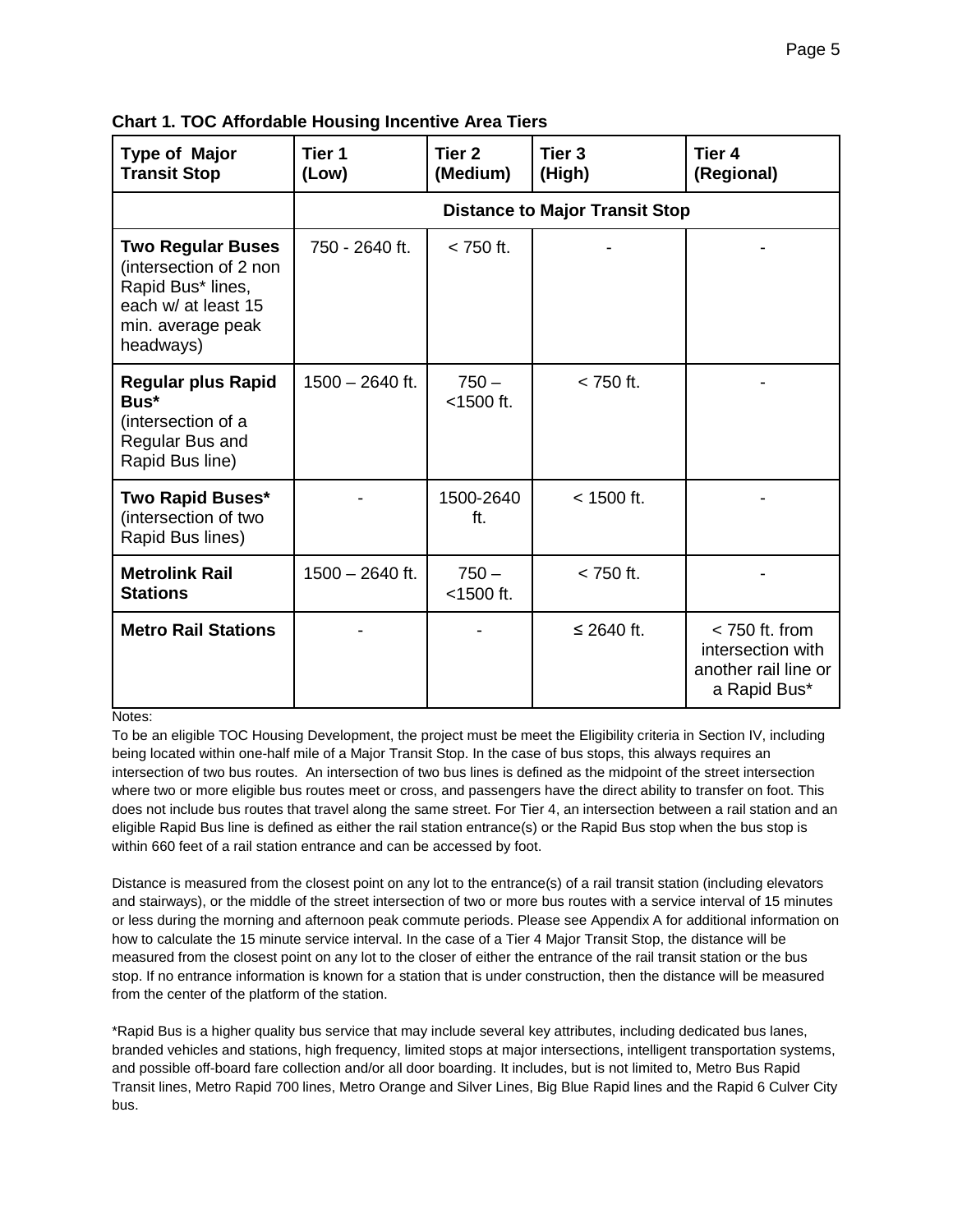

**Map 1. TOC Affordable Housing Incentive Area Tiers**

Note: Map is for reference purposes only. Please see the ZIMAS online mapping system for parcel level Tier information. However, confirmation of the correct Tier shall take place at the time a TOC application is accepted by the Department of City Planning. As transit service changes, eligible TOC Incentive Areas may be modified.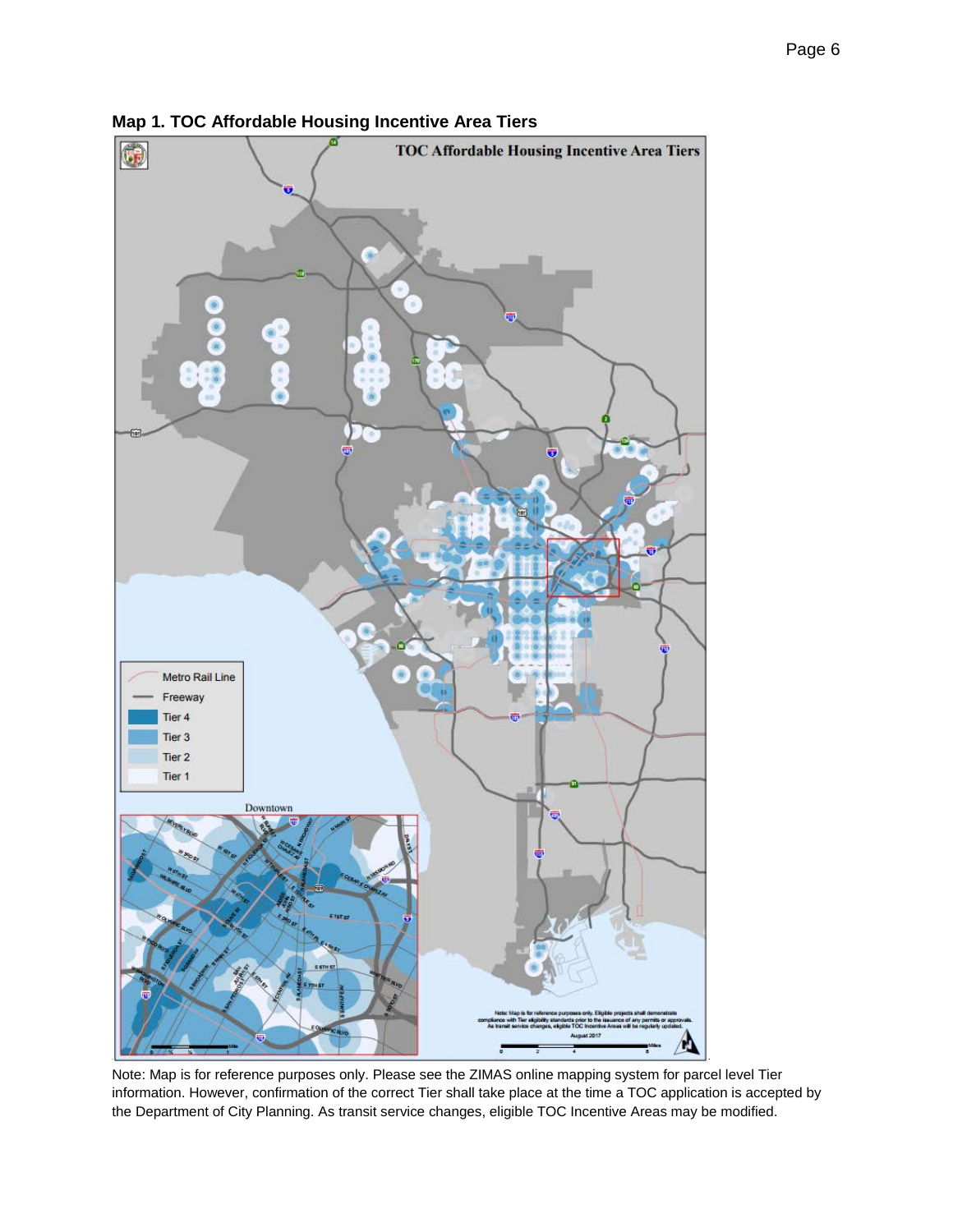- **IV. ELIGIBILITY.** A Housing Development located within a TOC Affordable Housing Incentive Area shall be eligible for TOC Incentives if it meets all of the following requirements:
	- 1. **On-Site Restricted Affordable Units**. In each Tier, a Housing Development shall provide On-Site Restricted Affordable Units at a rate of at least the minimum percentages described below. The minimum number of On-Site Restricted Affordable Units shall be calculated based upon the total number of units in the final project.
		- a. Tier 1 8% of the total number of dwelling units shall be affordable to Extremely Low Income (ELI) income households, or 11% of the total number of dwelling units shall be affordable to Very Low (VL) income households, or 20% of the total number of dwelling units shall be affordable to Lower Income households.
		- b. Tier 2 9% ELI, or 12% VL or 21% Lower.
		- c. Tier 3 10% ELI, or 14% VL or 23% Lower.
		- d. Tier 4 11% ELI, or 15% VL or 25% Lower.
	- 2. **Major Transit Stop.** A Housing Development shall be located on a lot, any portion of which must be located within 2,640 feet of a Major Transit Stop, as defined in Section II of the these Guidelines according to the procedures in Section III.2 above.
	- 3. **Housing Replacement.** A Housing Development must meet any applicable housing replacement requirements of California Government Code Section 65915(c)(3), as verified by the Department of Housing and Community Investment (HCIDLA) prior to the issuance of any building permit. Replacement housing units required per this section may also count towards other On-Site Restricted Affordable Units requirements.
	- 4. **Other Density or Development Bonus Provisions.** A Housing Development shall not seek and receive a density or development bonus under the provisions of California Government Code Section 65915 (state Density Bonus law) or any other State or local program that provides development bonuses. This includes any development bonus or other incentive granting additional residential units or floor area provided through a General Plan Amendment, Zone Change, Height District Change, or any affordable housing development bonus in a Transit Neighborhood Plan, Community Plan Implementation Overlay (CPIO), Specific Plan, or overlay district.
	- 5. **Base Incentives and Additional Incentives.** All Eligible Housing Developments are eligible to receive the Base Incentives listed in Section VI. Up to three Additional Incentives listed in Section VII may be granted based upon the affordability requirements described below. For the purposes of this section below "base units" refers to the maximum allowable density allowed by the zoning, prior to any density increase provided through these Guidelines. The affordable housing units required per this section may also count towards the On-Site Restricted Affordable Units requirement in Section IV.1 above (except Moderate Income units).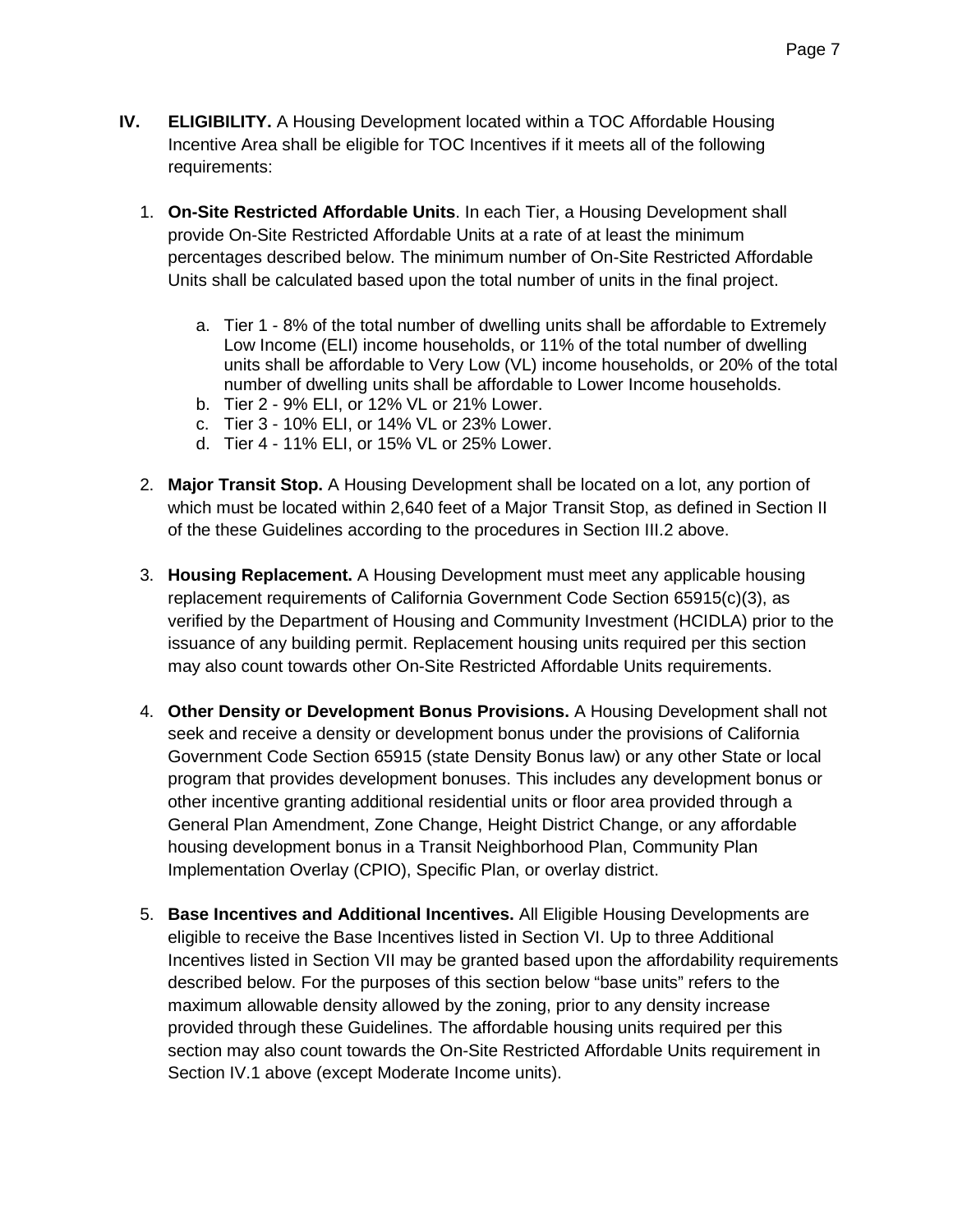- a. One Additional Incentive may be granted for projects that include at least 4% of the base units for Extremely Low Income Households, at least 5% of the base units for Very Low Income Households, at least 10% of the base units for Lower Income Households, or at least 10% of the base units for persons and families of Moderate Income in a common interest development.
- b. Two Additional Incentives may be granted for projects that include at least 7% of the base units for Extremely Low Income Households, at least 10% of the base units for Very Low Income Households, at least 20% of the base units for Lower Income Households, or at least 20% of the base units for persons and families of Moderate Income in a common interest development.
- c. Three Additional Incentives may be granted for projects that include at least 11% of the base units for Extremely Low Income Households, at least 15% of the base units for Very Low Income Households, at least 30% of the base units for Lower Income Households, or at least 30% of the base units for persons and families of Moderate Income in a common interest development.
- 6. **Projects Adhering to Labor Standards.** Projects that adhere to the labor standards required in LAMC 11.5.11 may be granted two Additional Incentives from the menu in Section VII of these Guidelines (for a total of up to five Additional Incentives).
- 7. **Multiple Lots.** A building that crosses one or more lots may request the TOC Incentives that correspond to the lot with the highest Tier permitted by Section III above.
- 8. **Request for a Lower Tier.** Even though an applicant may be eligible for a certain Tier, they may choose to select a Lower Tier by providing the percentage of On-Site Restricted Affordable Housing units required for any lower Tier and be limited to the Incentives available for the lower Tier.
- 9. **100% Affordable Housing Projects.** Buildings that are Eligible Housing Developments that consist of 100% On-Site Restricted Affordable units, exclusive of a building manager's unit or units shall, for purposes of these Guidelines, be eligible for one increase in Tier than otherwise would be provided.
- **V. APPLICATION AND APPROVALS.** Applications for TOC Incentives shall follow the density bonus procedures outlined in Los Angeles Municipal Code Section [12.22](http://library.amlegal.com/nxt/gateway.dll?f=templates$fn=default.htm$3.0$vid=amlegal:lapz_ca_m)  $A.25(g)$ .

#### 1. **Procedures**.

a. **Projects Requesting only Base Incentives (Residential Density and Parking)**. Projects receiving only Base Incentives shall be reviewed ministerially by the Department of Building and Safety per LAMC 12.22 [A.25\(g\)\(1\).](http://library.amlegal.com/nxt/gateway.dll?f=templates$fn=default.htm$3.0$vid=amlegal:lapz_ca_m)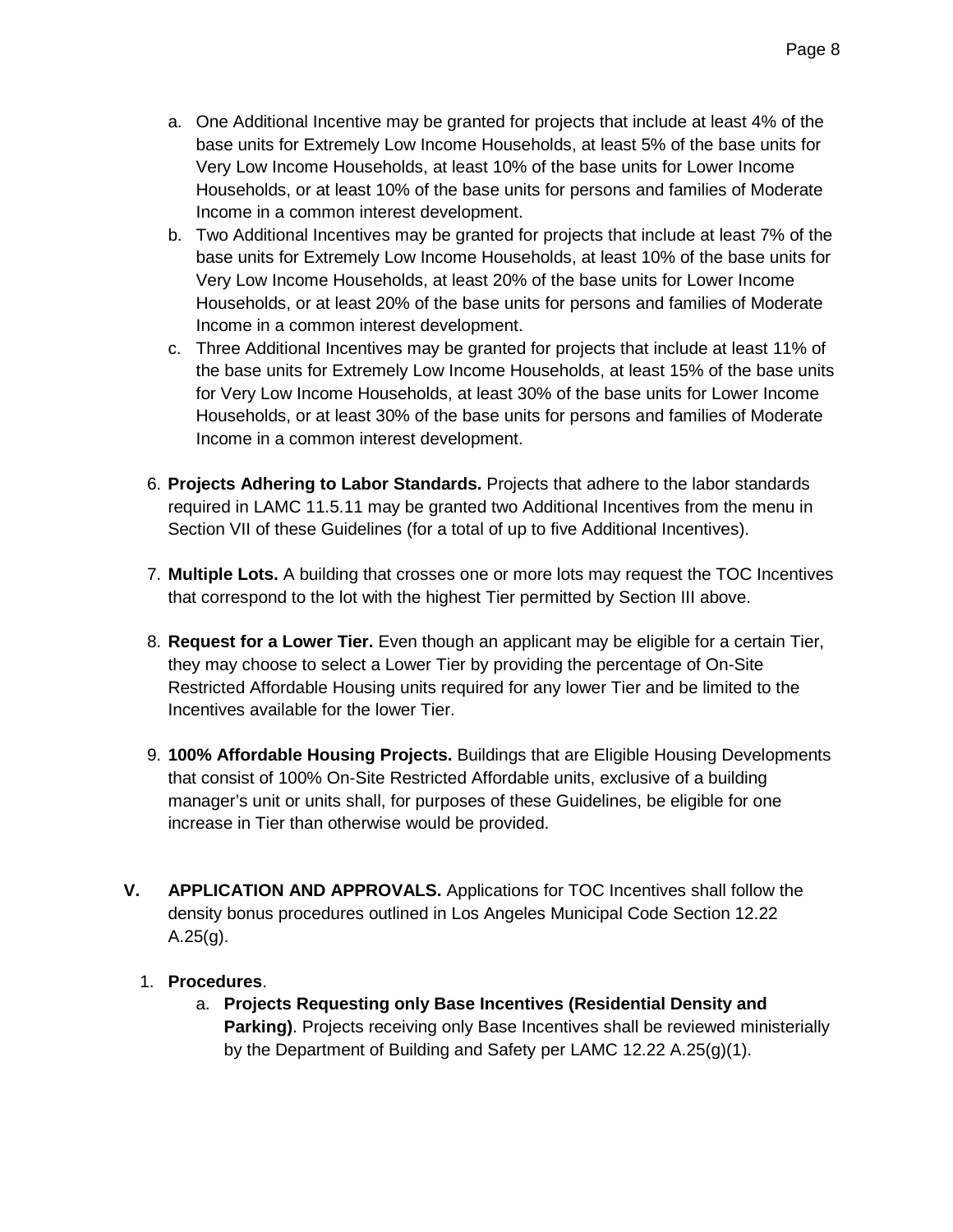b. **Projects Requesting Additional Incentives.** Projects requesting Additional Incentives shall be reviewed by the Department of City Planning per the procedures in LAMC 12.22 [A.25\(g\)\(2\).](http://library.amlegal.com/nxt/gateway.dll?f=templates$fn=default.htm$3.0$vid=amlegal:lapz_ca_m)

#### 2. **Calculations.**

- a. **Rounding of Fractional Numbers.** Any numbers regarding parking, number of units (including base density), number of affordable units, or number of replacement housing units that result in a fraction shall be rounded up to the next whole number.
- b. **Site Plan Review Threshold.** The threshold for a project triggering the Site Plan Review requirements of LAMC 16.05 shall be based on the number of units that would be permitted prior to any density increase from Section VI 1(a) of these Guidelines.
- 3. **Multiple Approvals**. When the application is filed as part of a project requiring multiple City Planning discretionary approvals, the initial decision maker shall be as set forth in Section 12.36 of this Code; and when the application is filed in conjunction with a subdivision and no other approval, the Advisory Agency shall be the initial decision maker. The decision shall include a separate section clearly labeled "TOC Affordable Housing Incentive Program Determination."
- 4. **Design Conformance.** Projects seeking to obtain Additional Incentives shall be subject to any applicable design guidelines, including any Community Plan design guidelines, Specific Plan design guidelines and/or Citywide Design Guidelines and may be subject to conditions to meet design performance. The conditions shall not preclude the ability to construct the building with the residential density permitted by Section VI.

#### **VI. BASE INCENTIVES.**

- 1. **Residential Density**. An Eligible Housing Development shall be granted a residential density increase as follows:
	- a. **Increase in Number of Dwelling Units**. In each Tier, the maximum increase in the otherwise maximum allowable number of dwelling units permitted under the applicable zoning ordinance shall be as follows:
		- i. Tier 1 50%
		- ii. Tier 2 60%
		- iii. Tier  $3 70\%$
		- iv. Tier 4 80%
		- v. **Exception.** In the "RD" Restricted Density Multiple Family zone (RD Zone), the maximum increase shall be limited to the amounts listed below: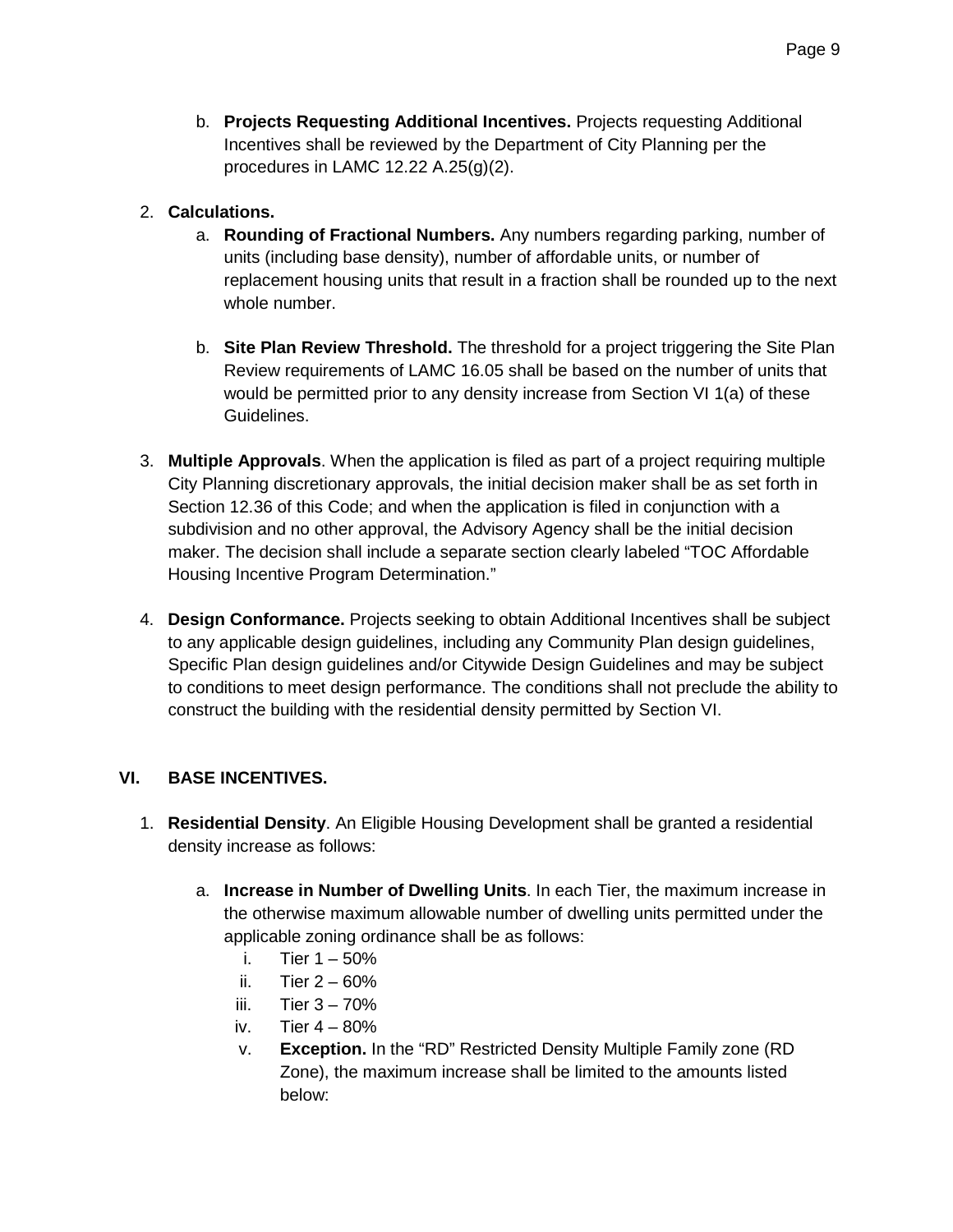- 1. Tier  $1 35%$
- 2. Tier 2 35%
- 3. Tier 3 40%
- 4. Tier 4 45%
- b. **Floor Area Ratio (FAR).** In each Tier, the maximum increase in the allowable FAR permitted shall be equal to the following, provided that any additional floor area provided through this section is utilized only by residential uses:
	- i. Tier 1 Percentage increase of up to 40%, or an FAR increase resulting in at least a 2.75:1 FAR in commercial zones, whichever is greater.
	- ii. Tier 2 Percentage increase of up to 45%, or an FAR increase resulting in at least a 3.25:1 FAR in commercial zones, whichever is greater.
	- iii. Tier 3 Percentage increase of up to 50%, or an FAR increase resulting in at least a 3.75:1 FAR in commercial zones, whichever is greater.
	- iv. Tier 4 Percentage increase of up to 55%, or an FAR increase resulting in at least a 4.25:1 FAR in commercial zones, whichever is greater.
	- v. **Exceptions**
		- 1. In the RD Zone or a Specific Plan or overlay district that regulates residential FAR, the maximum FAR increase shall be limited to 45%.
		- 2. If the allowable base FAR is less than 1.25:1 then the maximum FAR allowed per this section is limited to 2.75:1.
		- 3. In the Greater Downtown Housing Incentive Area, the maximum FAR increase shall be limited to 40%, with the total floor area of a residential building or residential portion of a building being calculated per the definition in LAMC 12.22 A.29(c)(1).

Note: For the purpose of applying this incentive, commercial zones include Hybrid Industrial zones, Commercial Manufacturing zones and any defined area in a Specific Plan or overlay district that allows for both commercial uses and residential uses.

#### 2. **Automobile Parking.**

#### a. **Residential Minimum Parking Requirements.**

- i. Tiers 1-3 Required automobile parking for all residential units in an Eligible Housing Development (not just the restricted affordable units), inclusive of disabled and required guest parking, where applicable, shall be as follows:
	- 1. For an Eligible Housing Development, required parking for all residential units shall not exceed 0.5 spaces per bedroom.
	- 2. For an Eligible Housing Development that consists of 100% On-Site Restricted Affordable units, exclusive of a manager's unit or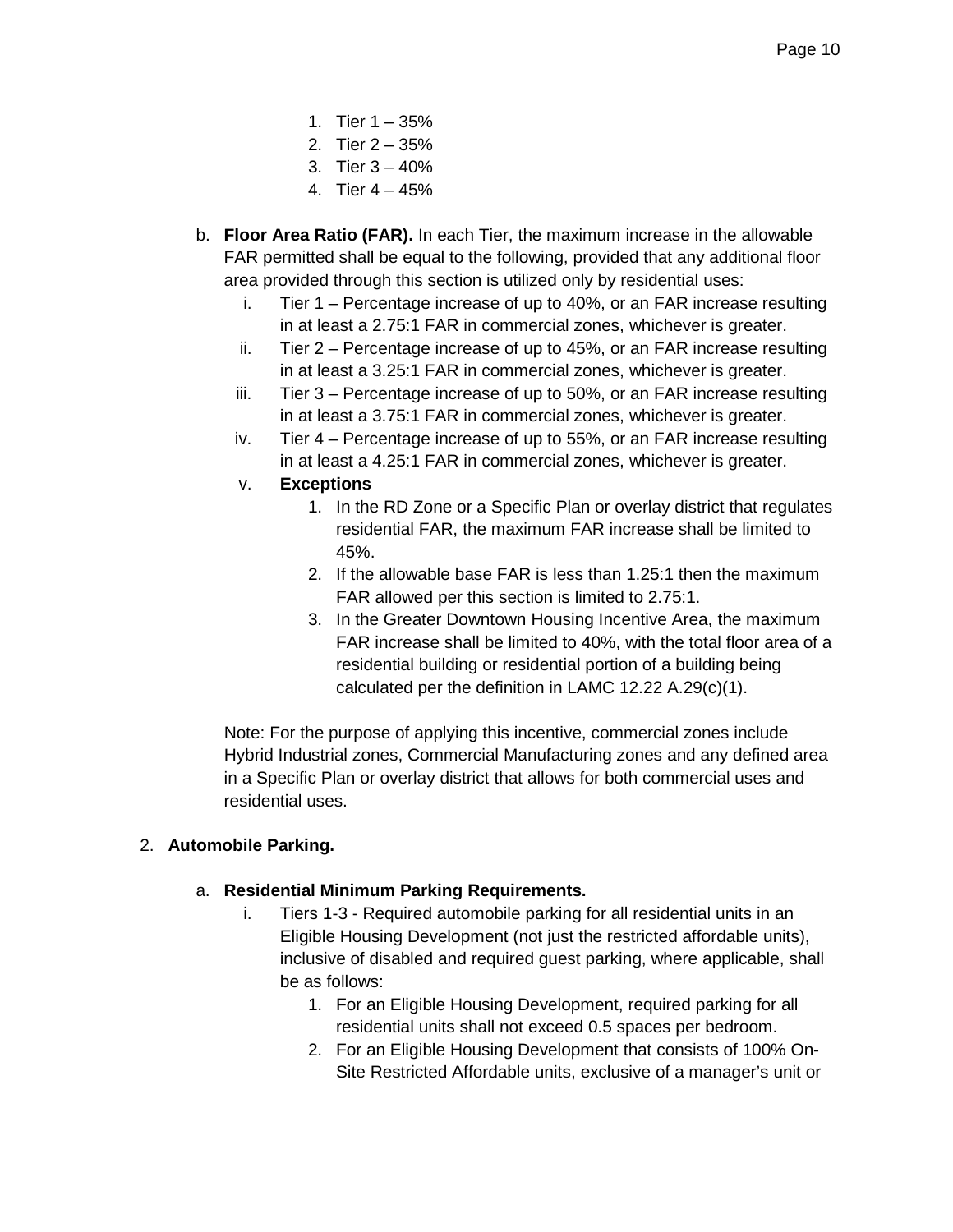units, there shall be no required parking for all residential units in the Eligible Housing Development.

- 3. Tier 2 Regardless of the number of bedrooms in each unit, parking for all residential units in an Eligible Housing Development shall not be required to exceed 1 space per unit;
- 4. Tier 3 Required parking for all residential units in an Eligible Housing Development shall not exceed 0.5 spaces per unit;
- ii. Tier 4 No required parking for residential units in an Eligible Housing Development.
- b. **Rounding.** If the total number of parking spaces required for a development is other than a whole number, the number shall be rounded up to the next whole number.
- c. **Unbundling.** Required parking may be sold or rented separately from the units, with the exception of all Restricted Affordable Units which shall include any required parking in the base rent or sales price, as verified by HCIDLA.
- d. **Bicycle Parking**. The bicycle parking requirements in LAMC 12.21 A.16 apply. The additional options to further reduce automobile parking through bicycle parking replacement in LAMC 12.21 A.4 do not apply to TOC projects.
- e. **Nonresidential Parking.** A mixed-use project may reduce the nonresidential automobile parking requirement for any ground-floor nonresidential use as follows:
	- i. Tier  $1 Up$  to a 10% reduction in the nonresidential parking requirement
	- ii. Tier  $2 Up$  to a 20% reduction in the nonresidential parking requirement
	- iii. Tier 3 Up to a 30% reduction in the nonresidential parking requirement
	- iv. Tier 4 Up to a 40% reduction in the nonresidential parking requirement
- f. **Consistency.** Parking reductions offered for Eligible Housing Developments shall always be consistent or greater than those in California Government Code Section 65915(p).
- **VII. ADDITIONAL INCENTIVES.** In addition to the Base Incentives above, an Eligible Housing Development may be granted Additional Incentives by following the procedures in LAMC 12.22 A.25(g)(2).
	- 1. **Menu of Incentives.** The Additional Incentives are defined below. The percentage of increase or decrease in the development standards may vary by Tier as follows, and shall be used in lieu of those listed in LAMC 12.22 A.25(f):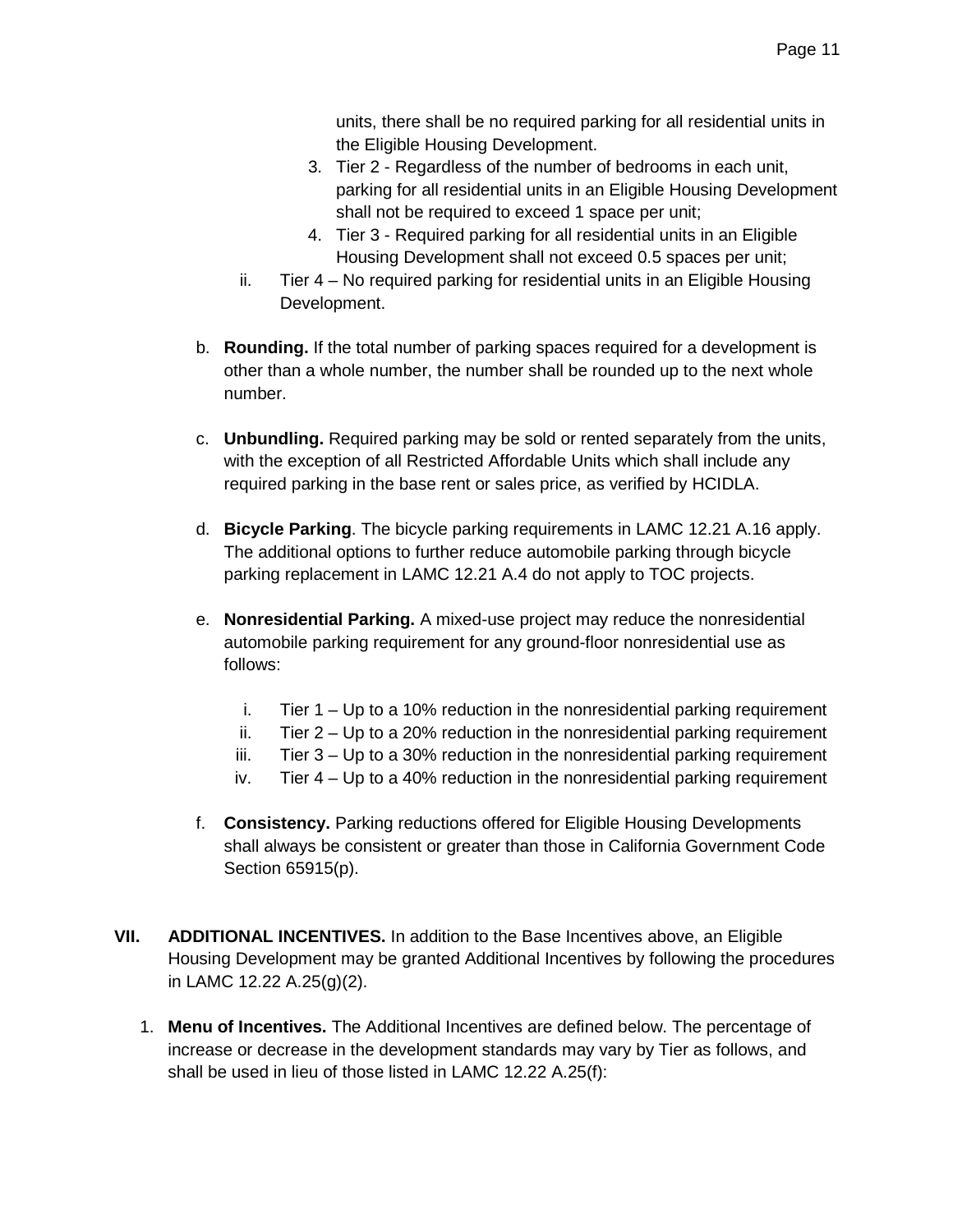- a. **Yard/Setback.** Eligible Housing Developments may request a reduction in the otherwise required yards/setbacks as follows:
	- i. **Commercial Zones.** In any Commercial zone, Eligible Housing Developments may utilize any or all of the yard requirements for the RAS3 zone per LAMC 12.10.5.
	- ii. **Residential Zones**: Eligible Housing Developments in Residential zones may utilize a reduction in the front, rear or side yards as follows:
		- 1. Front Yards: Front yard reductions are limited to no more than the average of the front yards of adjoining buildings along the same street frontage. Or, if located on a corner lot or adjacent to a vacant lot, the front yard setback may align with the façade of the adjoining building along the same front lot line. If there are no adjoining buildings, no reduction is permitted. In Tier 3 and Tier 4, the front yard reduction may be paired with one other individual yard reduction, per subsection 2 below, which will require the use of only one incentive.
		- 2. Side and Rear Yards:
			- a. Tier 1 Up to a 25% decrease in the required width or depth of one individual yard or setback.
			- b. Tier 2 Up to a 30% decrease in the required width or depth of one individual yard or setback.
			- c. Tier 3 Up to a 30% decrease in the required width or depth of two individual yards or setbacks.
			- d. Tier 4 Up to a 35% decrease in the required width or depth of two individual yards or setbacks.
	- iii. **Exception.** Yard reductions may not be applied along any property line that abuts an R1 or more restrictive residential zoned property.
- b. **Open Space.** See LAMC 12.22 A.25(f)(6)
	- i. Tiers 1 & 2 Up to a 20% decrease in required open space
	- ii. Tiers 3 & 4 Up to a 25% decrease in required open space
- c. **Lot Coverage.** See LAMC 12.22 A.25(f)(2)
	- i. Tiers 1 & 2 Up to a 25% increase in maximum lot coverage
	- ii. Tiers 3 & 4 Up to a 35% increase in maximum lot coverage
- d. **Lot Width**. See LAMC 12.22 A.25(f)(3)
	- i. All Tiers Up to a 25% decrease in required minimum lot width
- e. **Averaging of Floor Area Ratio, Density, Parking or Open Space, and permitting Vehicular Access.** See LAMC 12.22 A.25(f)(8)
- f. **Density Calculation.** See LAMC 12.22 A.25(f)(7)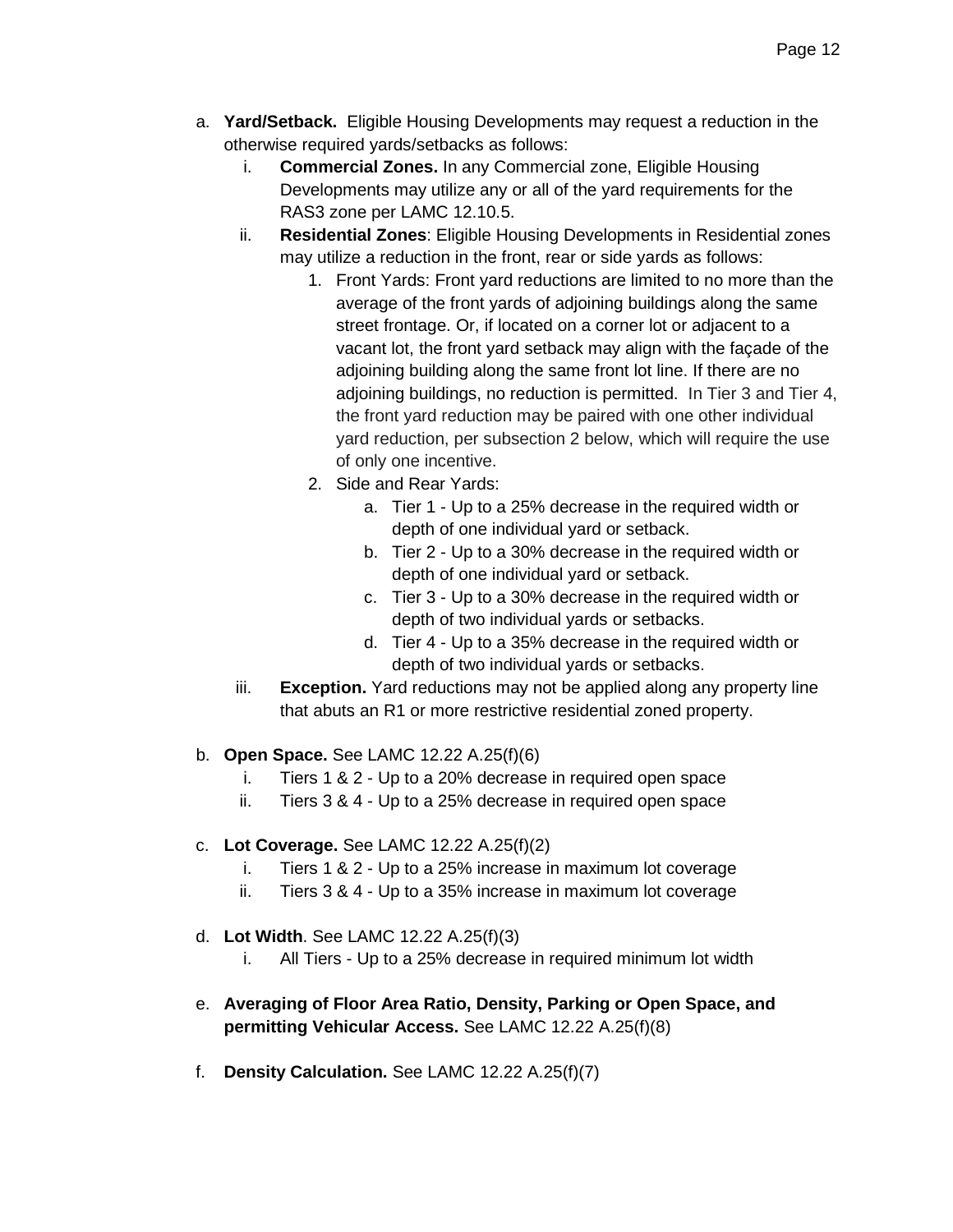- g. **Height.** For Eligible Housing Developments that have a residential use which occupies more than 50% of the total floor area within a building, the applicable Total Height and Transitional Height standards below count as one Incentive. This increase in height shall be applicable to an Eligible Housing Development over the entire parcel regardless of the number of underlying height limits.
	- i. **Total Height**. In any zone in which height or number of stories is limited, this height increase shall permit a maximum of:
		- 1. Tier 1 and 2 One additional story up to 11 additional feet
		- 2. Tier 3 Two additional stories up to 22 additional feet
		- 3. Tier 4 Three additional stories up to 33 additional feet
		- 4. **Exception.** Notwithstanding subsections 2 and 3 above, projects located on lots with a height limit of 45 feet or less, or located within a Specific Plan or overlay district that regulates height, shall require any height increases over 11 feet to be stepped-back at least 15 feet from the exterior face of the Ground Floor of the building located along any street frontage.
	- ii. **Transitional Height.** An Eligible Housing Development may select the following transitional height requirements in lieu of those found in LAMC 12.21.1 A.10, or any applicable transitional height limits in a in a Specific Plan, including any requirements for reduced building heights when a building is adjoining a more restrictive zone:
		- 1. Tiers 1 and 2 The building height limit shall be stepped-back at a 45 degree angle as measured from a horizontal plane originating 15 feet above grade at the property line of the adjoining lot in the RW1 Zone or more restrictive residential zone or Specific Plan subarea (see Diagram 1 below).
		- 2. Tier 3 The building height limit shall be stepped-back at a 45 degree angle as measured from a horizontal plane originating 25 feet above grade at the property line of the adjoining lot in the RW1 Zone or more restrictive zone or Specific Plan subarea (see Diagram 1 below).
		- 3. Tier 4 Within the first 25 feet of the property line abutting or across the street or alley from the RW1 or more restrictive zone the building height limit shall be stepped-back at a 45 degree angle as measured from a horizontal plane originating 25 feet above grade at the property line of the adjoining lot in the more restrictive zone or Specific Plan subarea (see Diagram 1 below).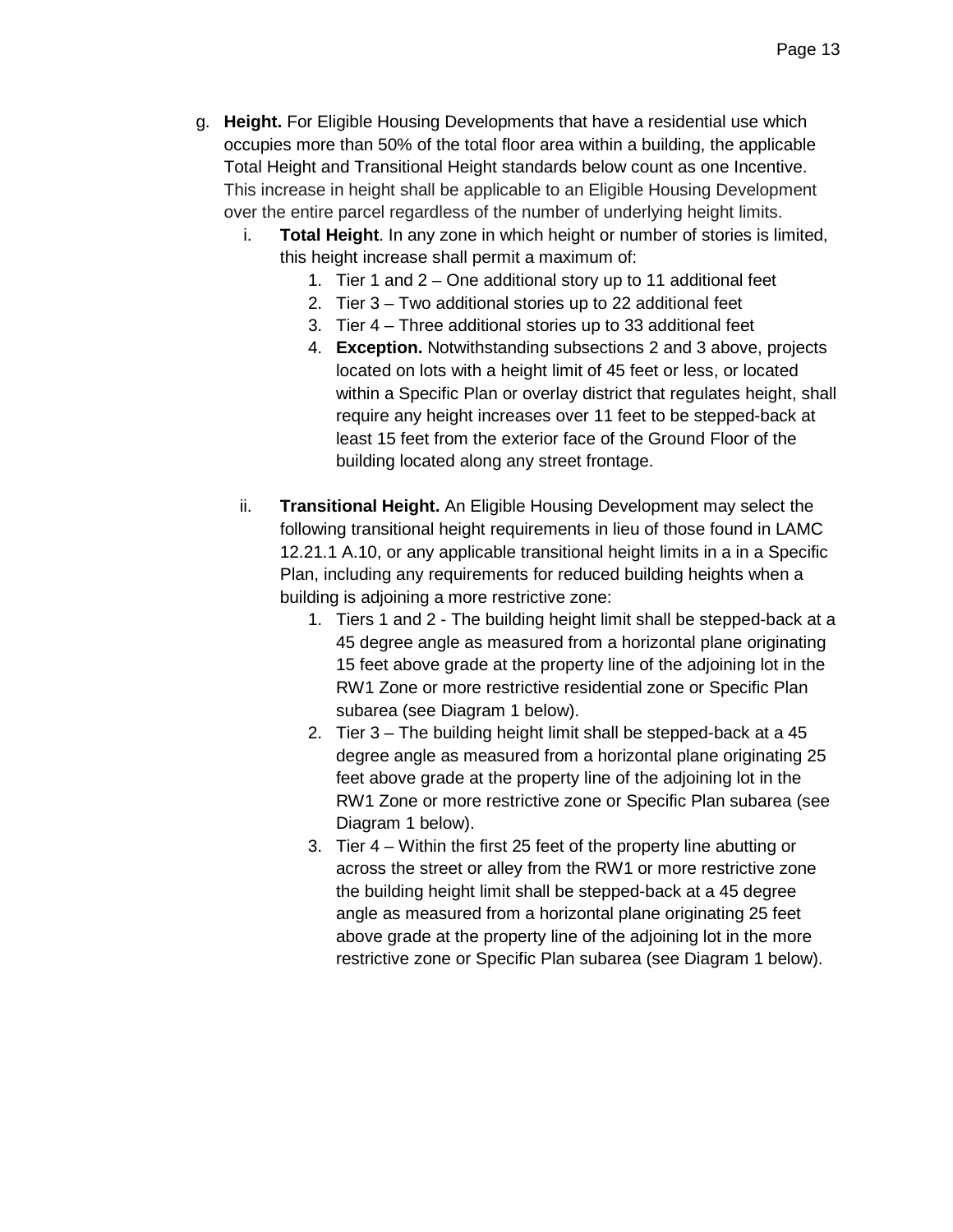



- h. **Public Facilities (PF) Zones.** In lieu of the requirement in LAMC 12.24 U.21, a joint public and private development that qualifies as an Eligible Housing Development may include the uses and area standards permitted in the least restrictive adjoining zone. The phrase "adjoining zone" refers to the zones of properties abutting, across the street or alley from, or having a common corner with, the subject property.
- **VIII. COVENANT.** Prior to issuance of a Building Permit for any Eligible Housing Development, a covenant acceptable to the Department of Housing and Community Investment (HCIDLA) shall be recorded with the Los Angeles County Recorder, guaranteeing that the affordability criteria will be observed for at least 55 years from the issuance of the Certificate of Occupancy or a longer period of time if required by the construction or mortgage financing assistance program, government requirement, mortgage assistance program, or rental subsidy program.
- **IX. FEES.** A TOC project requesting Additional Incentives is subject to the same Department of City Planning fees as an Application for a Density Bonus including a request for one or more Incentives included in the Menu of Incentives pursuant to LAMC 19.01 O. See Section [19.01](http://library.amlegal.com/nxt/gateway.dll?f=jumplink$jumplink_x=Advanced$jumplink_vpc=first$jumplink_xsl=querylink.xsl$jumplink_sel=title;path;content-type;home-title;item-bookmark$jumplink_d=california(lapz)$jumplink_q=%5bfield%20folio-destination-name:%2719.01.%27%5d$jumplink_md=target-id=JD_19.01.) V. for multiple applications.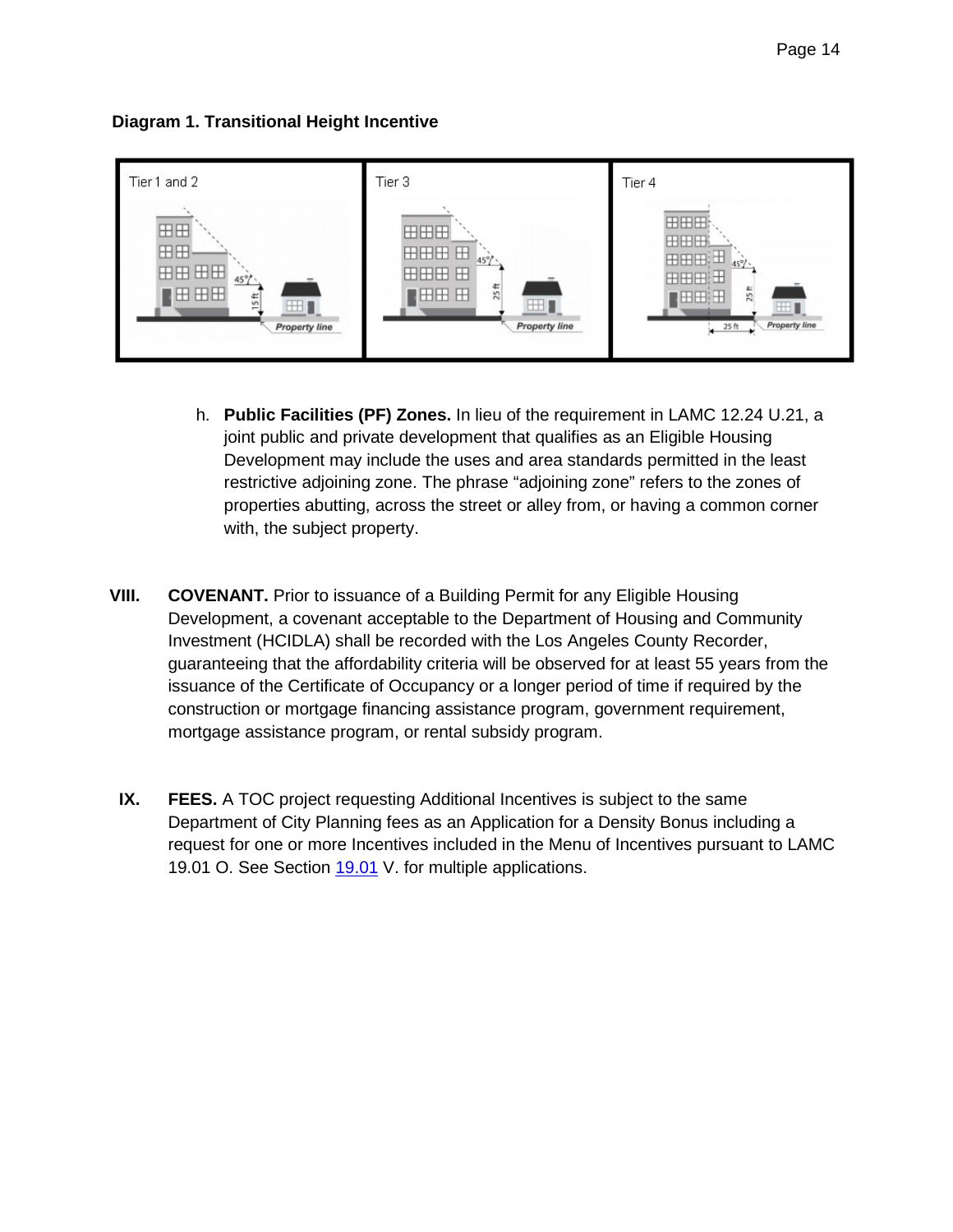# **Appendix A: Methodology for Determining Major Transit Stops**

#### **Definition of Major Transit Stop:**

A site containing a rail station or the intersection of two or more bus routes with a service interval of 15 minutes or less during the morning and afternoon peak commute periods. The stations or bus routes may be existing, under construction or included in the most recent SCAG Southern California Association of Governments (SCAG) Regional Transportation Plan (RTP).

#### **SCAG and OPR Methodology:**

Peak Periods are considered to be between 6:00 to 9:00 AM and 3:00 to 7:00 PM. Bus routes must have a service frequency of 15 minutes or less for the entire duration of the peak hour periods.

To determine the eligibility of the bus line, the average number of minutes per trip for each direction is calculated separately. If one or both directions fail to meet the 15 minute frequency limit, the entire bus line is ineligible for a Major Transit Stop.

- The total number of trips from the point of origin during peak hours (Monday to Friday) is used. A trip is included if its median time falls within the peak hour.
- To calculate the median time, the time at trip origin is subtracted from the time at arrival at final station, divided by two, and then added to origin time. *For example: Origin time 5:42 AM, Arrival time 6:22 AM Total trip time = 40 Minutes (6:22 AM – 5:42 AM) Median trip time = 40 Minutes/2 + 5:42 AM, or 6:02 AM*
- The total peak hour time is then divide by the number of trips for the average number of minutes per trip.

#### **Below is a sample calculation based on the 750 Metro Rapid Bus Line (see schedule on Page 16):**

#### Eastbound Trips for 750

During the morning peak hours between 6:00 AM to 9:00 AM, there is a total of 12 Eastbound trips.

The trip originating from Warner Center at 5:42 AM is the first eligible trip with an arrival time at 6:22 AM. This is calculated by dividing the total trip time of 40 minutes by two and adding the 20 minutes to the trip origination time at 5:42 AM, resulting in a median trip time that falls within peak hours at 6:02 AM (not shown in bus schedule).

The trip originating from Warner Center at 8:29 AM is the last eligible trip, with the median time at 8:57 AM.